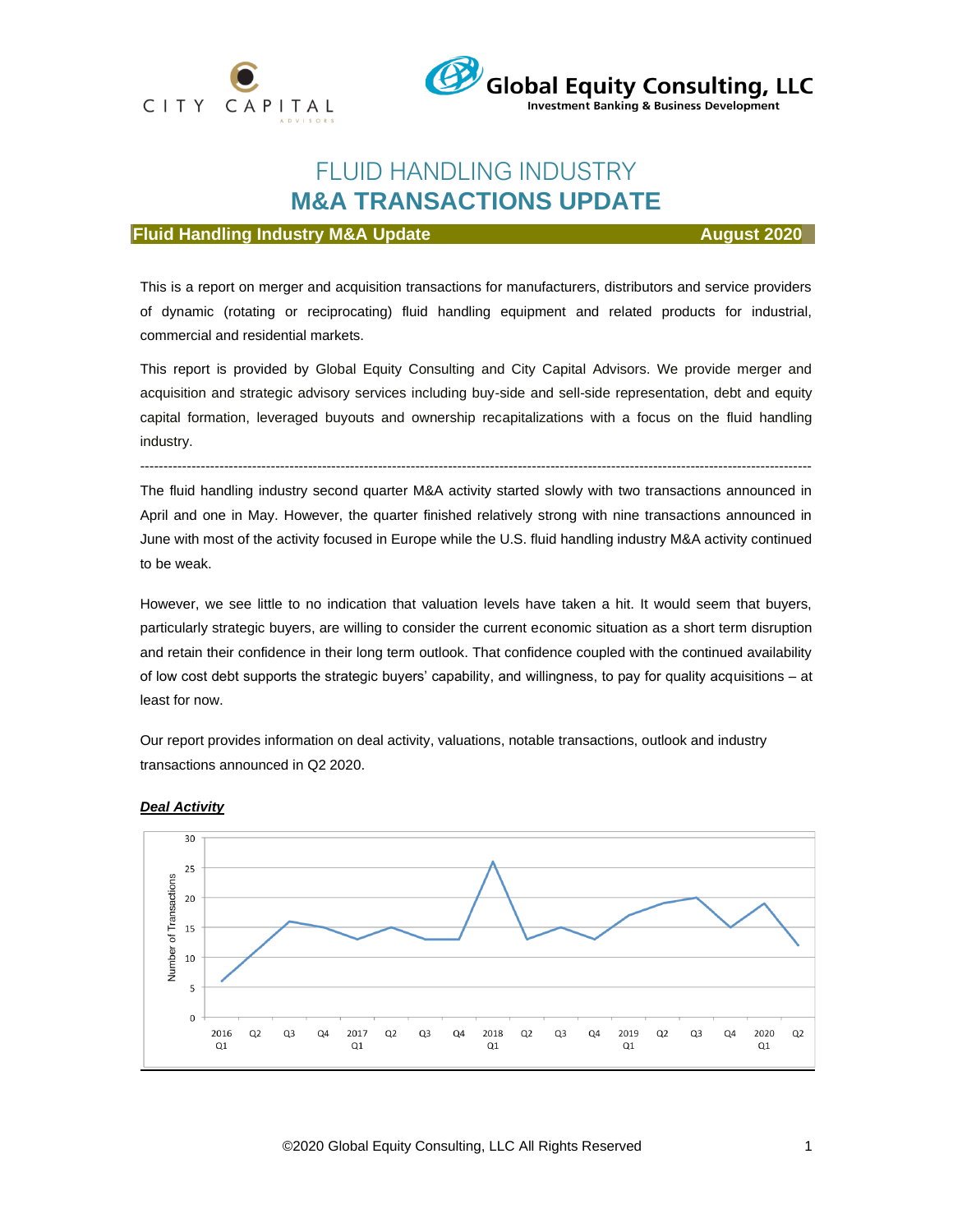## CITY CAPITAL



**Investment Banking & Business Development** 

### **Fluid Handling Industry M&A Update August 2020 August 2020**

The volume of deals in the second quarter was relatively low with 12 announced transactions, one of which was a secondary offering of Ingersoll Rand shares. This low level of activity was driven by the high level of uncertainty due to the economic shut-down caused by the COVID-19 pandemic but as the quarter progressed there was a marked increase in M&A activity with nine of the twelve transactions for the quarter being announced in June.

However, it is noteworthy that the activity was focused primarily in Europe with nine of the target companies (not including the secondary offering of Ingersoll Rand shares) being located in Europe, one in Canada and one in China. The buying activity was almost exclusively from strategic buyers with only one of the acquisitions by private equity – Altos Partners acquisition of filter distribution and service company JL Filtration.

Seven of the targeted businesses were manufacturers and four were distribution and/or industrial service companies.

#### *Valuations*

There were two transactions with disclosed valuations in second quarter of 2020 and that information is provided in the Announced Transactions section of this report. As we have mentioned we see little to no evidence that valuations are weakening. In fact there is evidence to the contrary with data sources GF Data® and PitchBook both reporting an uptick in valuation multiples so far in 2020.

| <b>Median EBITDA and Revenue Valuation Multiples</b>                                                 |                                  |                   |                            |         |                      |         |  |  |  |
|------------------------------------------------------------------------------------------------------|----------------------------------|-------------------|----------------------------|---------|----------------------|---------|--|--|--|
| Year                                                                                                 | <b>EBITDA</b><br><b>Multiple</b> | #<br><b>Deals</b> | Revenue<br><b>Multiple</b> | # Deals | Median<br>Deal Size* | # Deals |  |  |  |
| 2016                                                                                                 | 10.9                             | $\overline{2}$    | 1.2                        | 6       | \$141.90             | 9       |  |  |  |
| 2017                                                                                                 | 13.4                             | 15                | 1.7                        | 19      | \$203.23             | 20      |  |  |  |
| 2018                                                                                                 | 8.6                              | 10                | 1.3                        | 12      | \$95.00              | 16      |  |  |  |
| 2019                                                                                                 | 10.8                             | 7                 | 1.3                        | 14      | \$146.24             | 18      |  |  |  |
| <b>Four Year</b>                                                                                     | 10.9                             | 34                | 1.3                        | 51      | \$144.07             | 63      |  |  |  |
| Median<br><b>Totals</b>                                                                              |                                  |                   |                            |         | * Millions USD       |         |  |  |  |
| Note: # of deals shows the number of transactions used to calculate median figures in each category. |                                  |                   |                            |         |                      |         |  |  |  |

Below is historical information on valuations in the fluid handling industry.

#### *Notable Transactions*

- 1. The activity for the quarter was predominately focused in Europe (9 of 11 target companies are based in Europe and of the nine, three are in the UK).
- 2. Private equity firm **KKR** sold 12,100,000 shares of **Ingersoll Rand** common stock at \$30.70/share in a registered secondary offering. This transaction flows from KKR's ownership of **Gardner Denver** and the merger of Gardner Denver with the Industrial Division of Ingersoll Rand who recently acquired **Precision Flow Systems** (Milton Roy®,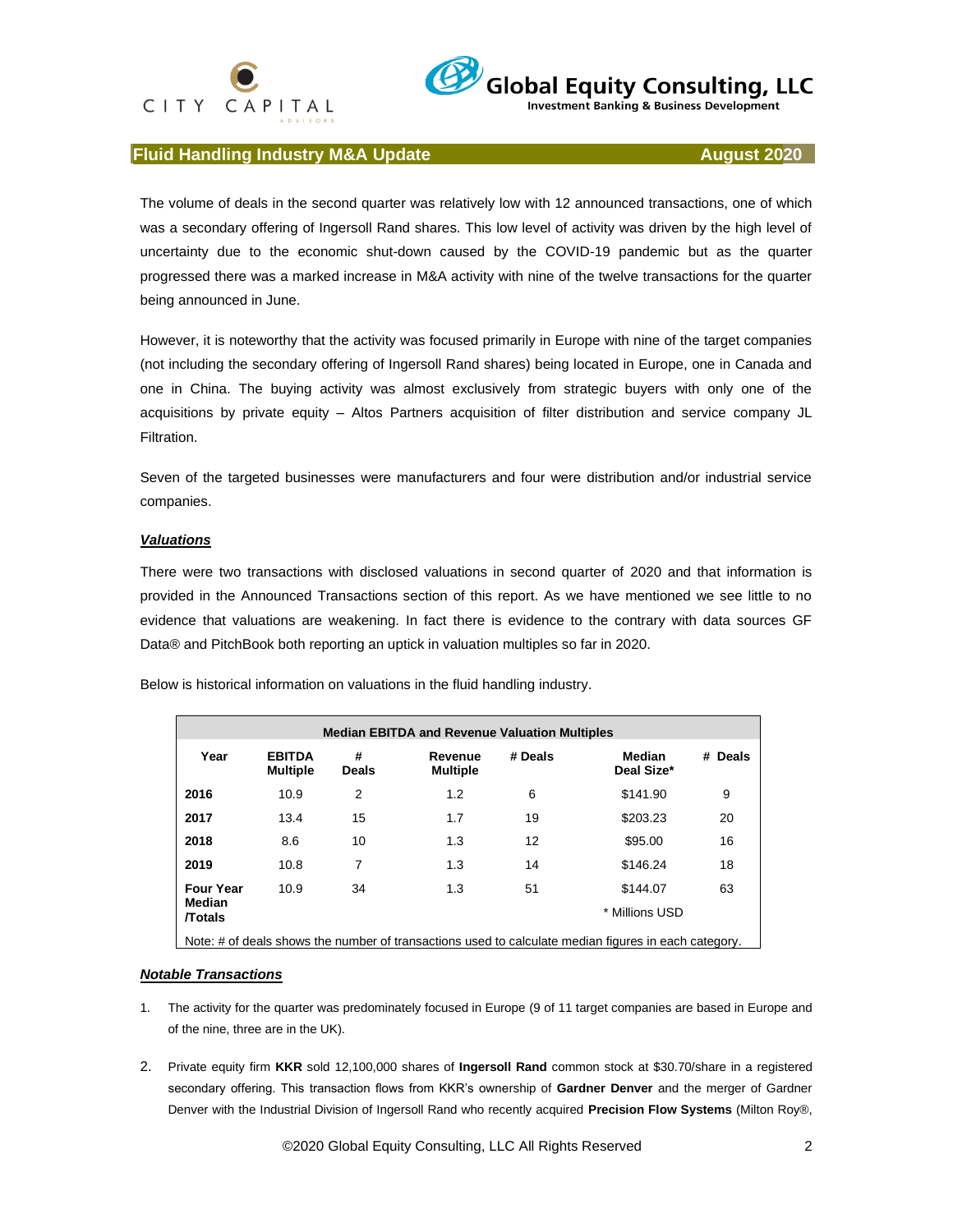



**Investment Banking & Business Development** 

#### **Fluid Handling Industry M&A Update August 2020 August 2020**

LMI®, Haskel®, BuTech®, Dosatron®, YZ Systems®, Williams® and Hartell®). Those combined businesses now trade on the NYSE under the symbol IR. Ingersoll Rand spun-off their air conditioning and refrigeration business into the publically traded **Trane Technologies (NYSE: TT).**

3. **Valmet Oyj** took a 14.9% stake in the newly formed **Neles Oyj** (HLSE: NELES), which is a spin-off of the **Metso** flow control **business.** As a result of the spin-off Neles is a pure play flow control business while **Metso Outotec** (HLSE: MOCORP) continues Metso's focus on serving the aggregates production, mining, metals refining and recycling industries**.** Valmet Oyj acquired the shares of Neles Oyj from Solidium a holding company wholly owned by the State of Finland.

#### *Outlook*

As we listen to the earnings calls of strategic buyers in the fluid handling industry we are hearing two things:

- 1. Cash generation was very strong in Q2 and year to date.
- 2. Companies are ready to resume pursuing acquisitions that are a strategic fit as soon as they are able to make site visits as well as resume other due diligence activities.

While the outlook remains uncertain companies in the industry seem to now feel more comfortable with their liquidity and ability to operate in the current environment. In our Q1 Outlook we said two key factors influencing the level of M&A activity going forward would be:

- 1. Do buyers have the same strategic imperatives that were driving the strong demand for acquisitions?
- 2. To what extent has the current situation impacted buyers' and sellers' risk tolerance and outlook for future growth?

It seems at this point in time buyers still have the same view of their long term strategic imperatives and for those who have viewed acquisitions as an important component of their growth strategy, they still feel that way and look forward to resuming their M&A activities.

It also seems at this point in time that buyers have not lost confidence in their business models or their outlook for future growth.

There are also indications that private equity firms are looking to bolster their platform businesses with bolt on acquisitions. That could be good timing with private business owners who may now have a reduced tolerance for the ongoing risk of ownership.

In summary, as we see the economic activity move toward normalization around the world it seems reasonable to expect M&A activity to also continue to rebound. While there may be some shift in the equilibrium going forward between the long running seller's market and a buyer's market, that shift is not yet apparent.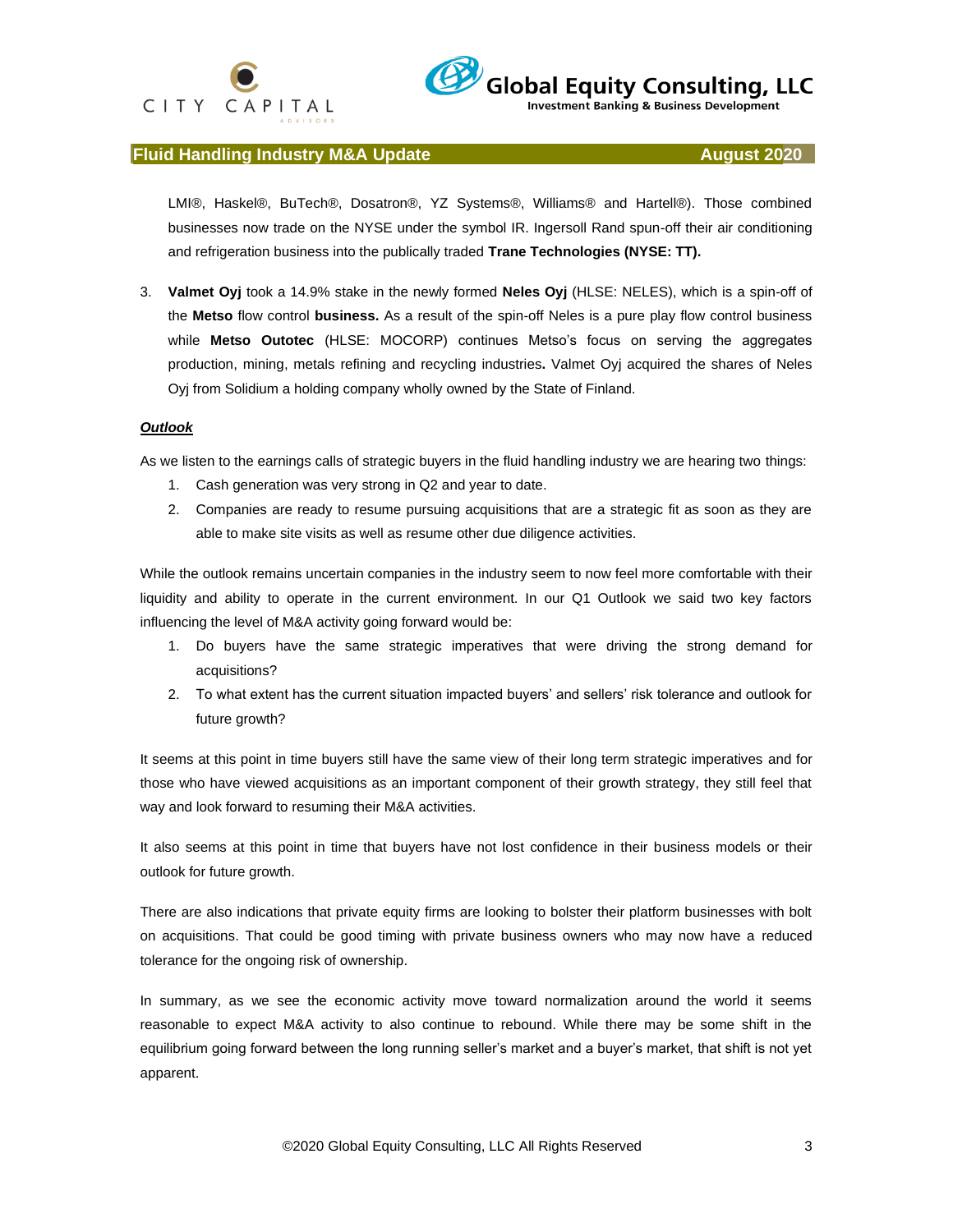



## **Fluid Handling Industry M&A Update August 2020**

#### *Announced Transactions*

| Company                                                   | Deal                                                                                                                                                                                                                                                                                                                                                                                                                                                                                                                                                                                                                                                                                                                                                                                                               | Date  | <b>Enterprise Value</b>            |
|-----------------------------------------------------------|--------------------------------------------------------------------------------------------------------------------------------------------------------------------------------------------------------------------------------------------------------------------------------------------------------------------------------------------------------------------------------------------------------------------------------------------------------------------------------------------------------------------------------------------------------------------------------------------------------------------------------------------------------------------------------------------------------------------------------------------------------------------------------------------------------------------|-------|------------------------------------|
| <b>Altos Partners</b>                                     | Acquired JL Filtration from Clean Harbors                                                                                                                                                                                                                                                                                                                                                                                                                                                                                                                                                                                                                                                                                                                                                                          | April |                                    |
|                                                           | Altos Partners LLC, a lower middle market private equity investment firm, has acquired JL Filtration<br>from Clean Harbors, Inc. In addition to co-investment from JL Filtration's incumbent management<br>team, ATB Private Equity and the Mikisew Group are new shareholders of the Company. JL<br>Filtration is a provider of industrial filtration equipment and services addressing the environmental<br>compliance needs of its customers across Canada. Headquartered in Edmonton, the Company<br>services facilities located in the provinces of Alberta, British Colombia, Ontario, and Quebec.                                                                                                                                                                                                           |       |                                    |
| <b>Atlas Copco</b>                                        | Acquired Ovity Air Comprimé                                                                                                                                                                                                                                                                                                                                                                                                                                                                                                                                                                                                                                                                                                                                                                                        | June  |                                    |
| The purchase price was not disclosed.                     | Atlas Copco has acquired French industrial equipment supplier Ovity Air Comprimé. Specializing in<br>the distribution of industrial air compressors and solutions for compressed air, Ovity Air Comprimé<br>is located in Le Mans in the Loire Valley in France. The company has eight employees. The<br>company will become part of the service division within the Compressor Technique Business Area.                                                                                                                                                                                                                                                                                                                                                                                                           |       |                                    |
| <b>CECO Environmental</b><br>Corp                         | <b>Acquired Environment Integrated Solutions</b>                                                                                                                                                                                                                                                                                                                                                                                                                                                                                                                                                                                                                                                                                                                                                                   | June  | \$12.2 mm<br>0.76x revenue         |
|                                                           | CECO Environmental Corp., an air quality and fluid handling technology company, has acquired<br>Environmental Integrated Solutions Limited ("EIS"). Headquartered in Birmingham UK. EIS<br>engineers products that clean air through a variety of technologies including VOC abatement, odor<br>control, and other air pollution control solutions. This acquisition advances CECO's mission to<br>solve the sustainability challenges that come with the demands of industrial progress. EIS annual<br>revenues are approx. \$16 million and the purchase price was \$12.2 including a targeted earnout.                                                                                                                                                                                                          |       |                                    |
| <b>Grundfos</b>                                           | <b>Acquired Silhorkon - Eurowater</b>                                                                                                                                                                                                                                                                                                                                                                                                                                                                                                                                                                                                                                                                                                                                                                              | June  |                                    |
| during autumn 2020.                                       | Grundfos has entered into an agreement to acquire Eurowater, and thereby strengthening its value<br>proposition within the water treatment business. The acquisition aligns closely with Grundfos'<br>strategy to strengthen its innovation leadership within water technology, and supports the<br>company's purpose to pioneer solutions to the world's water and climate challenges and improve<br>the quality of life for people. Headquartered in Denmark, Eurowater serves primarily the European<br>markets with a range of water treatment offerings, with a focus on customers in the industrial and<br>municipal sectors. The transaction is subject to regulatory approvals and is expected to be closed                                                                                                |       |                                    |
| Hidrostal (GB) Ltd                                        | Acquired electrical and mechanical engineering<br>business from Parsons Peebles Service Ltd                                                                                                                                                                                                                                                                                                                                                                                                                                                                                                                                                                                                                                                                                                                        | June  |                                    |
| mechanical repairs in the UK.                             | Hidrostal (GB) Ltd, the UK holding company for the Swiss pump manufacturer Hidrostal, is has<br>announced the acquisition of four (4) service centre locations of the electrical & mechanical<br>engineering services company, Parsons Peebles Service Limited, a subsidiary of Parsons Peebles<br>Group Limited. Parson Peebles are a rapid response, full scope, supplier of electromechanical<br>products and services across a wide range of industries including power, oil & gas, renewables,<br>water, mining & minerals, and general industrial sectors. The newly acquired company will trade as<br>Avonmouth Engineering Services Ltd and will provide Hidrostal with a custom-built 70,000 square<br>foot workshop in Avonmouth, which will be the largest, single workshop facility for electrical and |       |                                    |
| <b>Ingersoll Rand</b>                                     | Secondary offering of common shares by KKR                                                                                                                                                                                                                                                                                                                                                                                                                                                                                                                                                                                                                                                                                                                                                                         | June  | \$371 mm                           |
| priced at the public offering price of \$30.70 per share. | Ingersoll Rand Inc. has announced that KKR Renaissance Aggregator L.P. (the "Selling<br>Stockholder") intends to offer for sale in an underwritten secondary offering 12,100,000 shares of<br>common stock of Ingersoll Rand pursuant to a registration statement filed by Ingersoll Rand with<br>the U.S. Securities and Exchange Commission (the "SEC"). No shares are being sold by Ingersoll<br>Rand. The Selling Stockholder will receive all of the proceeds from this offering. The shares were                                                                                                                                                                                                                                                                                                             |       |                                    |
| Interpump Group S.p.A.                                    | Acquisition of Servizi Industrial Srl                                                                                                                                                                                                                                                                                                                                                                                                                                                                                                                                                                                                                                                                                                                                                                              | May   | €5.5 mm $(\$6.0)$<br>0.69x revenue |

Interpump Group announced the acquisition of a control stake in Servizi Industriali Srl, a company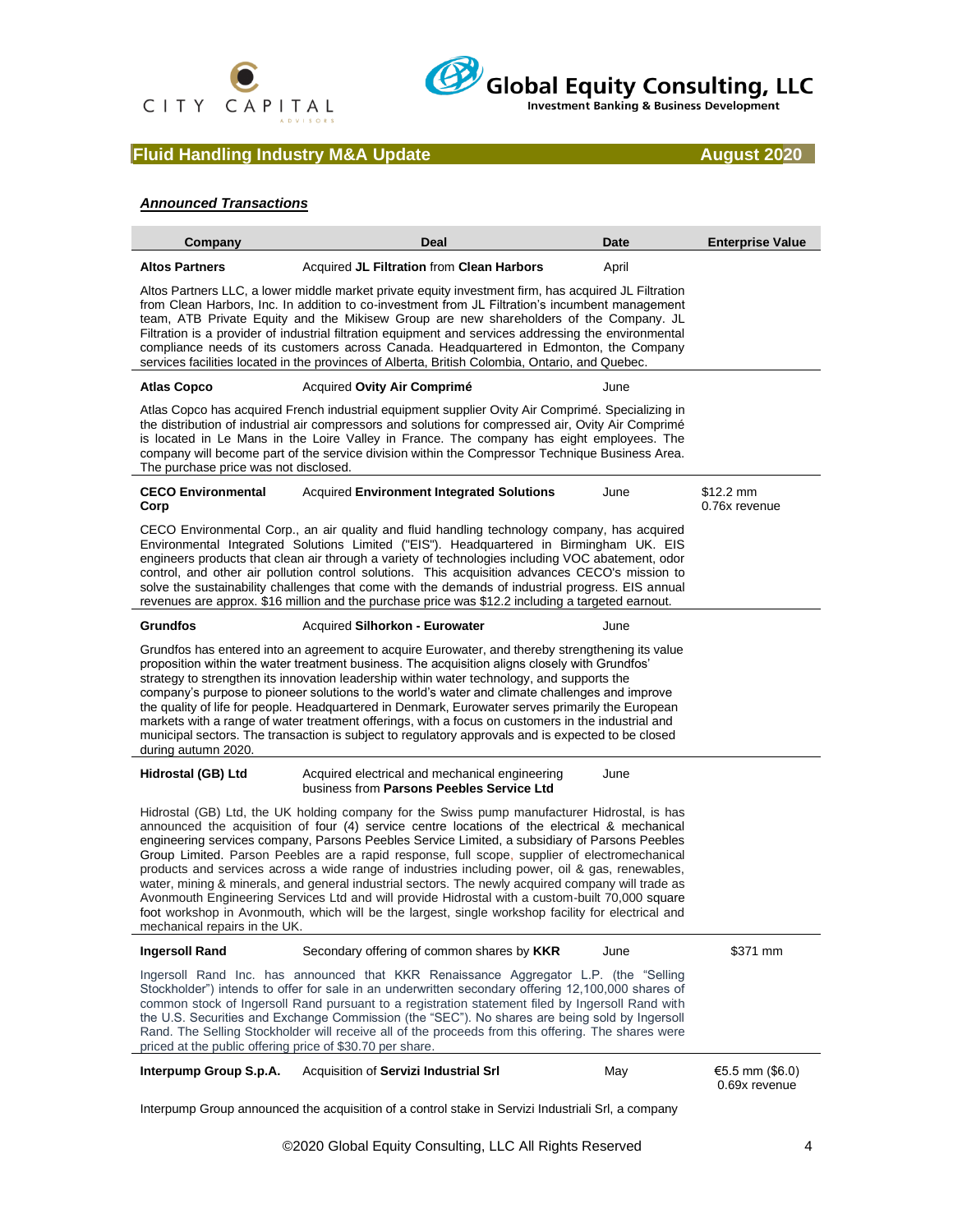

# Global Equity Consulting, LLC

## **Fluid Handling Industry M&A Update August 2020**

| Company                                        | Deal                                                                                                                                                                                                                                                                                                                                                                                                                                                                                                                                                                                                                                                                                                                                                                                                                                                                                                                                                                                                                                                                                           | Date  | <b>Enterprise Value</b> |
|------------------------------------------------|------------------------------------------------------------------------------------------------------------------------------------------------------------------------------------------------------------------------------------------------------------------------------------------------------------------------------------------------------------------------------------------------------------------------------------------------------------------------------------------------------------------------------------------------------------------------------------------------------------------------------------------------------------------------------------------------------------------------------------------------------------------------------------------------------------------------------------------------------------------------------------------------------------------------------------------------------------------------------------------------------------------------------------------------------------------------------------------------|-------|-------------------------|
| company management.                            | operating in design, production and sales of centrifugal separators with the <b>Macfuge brand</b> ,<br>headquartered in Ozzano Emilia near Bologna, Italy. Macfuge systems are used for separation and<br>clarification in the food, chemical and pharmaceutical industries, as well as in the energy sector;<br>In FY2019 the company registered sales of 7.7 million euro (\$8.6), a growth of 40% compared to<br>the previous year, and achieved an EBITDA margin close to 22%. The transaction envisions the<br>acquisition of 80% of Servizi Industriali Srl. The remaining 20% stake is in the hands of the                                                                                                                                                                                                                                                                                                                                                                                                                                                                              |       |                         |
| Kobe Steel Ltd                                 | Acquired controlling interest in Wuxi<br>Compressor                                                                                                                                                                                                                                                                                                                                                                                                                                                                                                                                                                                                                                                                                                                                                                                                                                                                                                                                                                                                                                            | June  |                         |
|                                                | Kobe Steel, Ltd announces that it has turned its Chinese affiliate, Wuxi Compressor Co., Ltd., into<br>a subsidiary after acquiring additional shares in the company in April 2020. Based in Wuxi, Jiangsu<br>Province, Wuxi Compressor manufactures designs and sells non-standard (process gas)<br>compressors, a core component used in petroleum refining, chemical and natural gas plants.<br>In response to the growing demand for non-standard compressors in China, Kobe Steel acquired a<br>44.3% equity share of Wuxi Compressor from Wuxi Victor Group Co., Ltd. in 2011. With Kobe<br>Steel's equity participation, Wuxi Compressor began to improve its manufacturing, design and<br>sales capabilities. Kobe Steel reached agreement with Wuxi Victor to acquire an additional 25.7%<br>in Wuxi Compressor, turning it into a 70% owned subsidiary of Kobe Steel.                                                                                                                                                                                                                |       |                         |
| <b>Rotamec Engineering</b><br><b>Solutions</b> | <b>Acquired Summers &amp; Panes</b>                                                                                                                                                                                                                                                                                                                                                                                                                                                                                                                                                                                                                                                                                                                                                                                                                                                                                                                                                                                                                                                            | June  |                         |
| components.                                    | Rotamec, a UK provider of electro-mechanical repair services, has expanded its capabilities in the<br>South-West with the acquisition of Summers & Panes Ltd. Based in Nailsea, Summers & Panes is<br>a specialist in the repair of motors, pumps, fans and blowers $-$ a service it will continue to provide<br>as part of Rotamec. Operating branches throughout the UK, Rotamec provides maintenance<br>service for motors, gearboxes, pumps, fans, blowers and associated power transmission                                                                                                                                                                                                                                                                                                                                                                                                                                                                                                                                                                                               |       |                         |
| Sulzer                                         | Acquired 25% stake in Tamturbo PLC                                                                                                                                                                                                                                                                                                                                                                                                                                                                                                                                                                                                                                                                                                                                                                                                                                                                                                                                                                                                                                                             | June  |                         |
| chemical processing.                           | Sulzer has made an investment to acquire 25% of Tamturbo Plc. Founded in 2010, Tamturbo is a<br>technology company based in Finland that develops and manufactures oil-free industrial air<br>compressor systems. The successful co-operation with Sulzer started in 2018 with a sales and<br>supply agreement as Tamturbo's oil-free industrial air compressors fit well with Sulzer's lower<br>pressure compressor offerings in industries such as pulp and paper, food, metals, mining and                                                                                                                                                                                                                                                                                                                                                                                                                                                                                                                                                                                                  |       |                         |
| <b>Valmet Oyj</b>                              | Acquired 14.9% stake in <b>Neles Corp</b> (spin-off<br>of Metso Flow Control business)                                                                                                                                                                                                                                                                                                                                                                                                                                                                                                                                                                                                                                                                                                                                                                                                                                                                                                                                                                                                         | June  | €1.2 billion (\$1.38)   |
|                                                | Valmet agreed to acquire 22,374,869 shares in the Neles Corporation from Solidium Oy.<br>representing 14.88% of all Neles' shares and votes. Neles is a valve, valve automation and service<br>company with strong exposure to the pulp and paper industry. The transaction between Valmet<br>and Solidium took place on July 1, 2020. The agreed purchase price was EUR 8.00 (\$9.16) per<br>share, corresponding to a total transaction value of EUR 179 million (\$205) at the signing, paid<br>100% in cash. Neles Corporation was created in the partial demerger of Metso, in which Metso's<br>Flow Control business became the independent Neles Corporation and it continues Metso's listing<br>on Nasdaq Helsinki. The completion of the partial demerger took place on June 30, 2020.                                                                                                                                                                                                                                                                                                |       |                         |
| Voith GmbH & Co.                               | Acquired Elin Motoren GmbH                                                                                                                                                                                                                                                                                                                                                                                                                                                                                                                                                                                                                                                                                                                                                                                                                                                                                                                                                                                                                                                                     | April |                         |
|                                                | Voith announced the successful completion the acquisition of ELIN Motoren GmbH. ELIN Motoren,<br>headquartered in Austria, is a high-tech company in the field of electric motors and generators that<br>is active worldwide and supplies individualized solutions for industrial applications. ELIN Motoren<br>will remain independent as a business and will continue to be active using the established ELIN<br>Motoren brand. ELIN Motoren GmbH has about 1,000 employees and generates a turnover of<br>about €120 million (\$134). The company manufactures electric motors and generators in small<br>series, as well as individualized solutions for industrial applications. In this area, the company<br>focuses on electric machines, motors in the low-voltage, medium-voltage but also in high-voltage<br>range, and generators, in particular for wind energy and decentralized energy generation. With its<br>product portfolio, ELIN Motoren serves the target markets wind energy, plastics, tunnels and<br>mining, oil and gas, plant construction, as well as power plants. |       |                         |